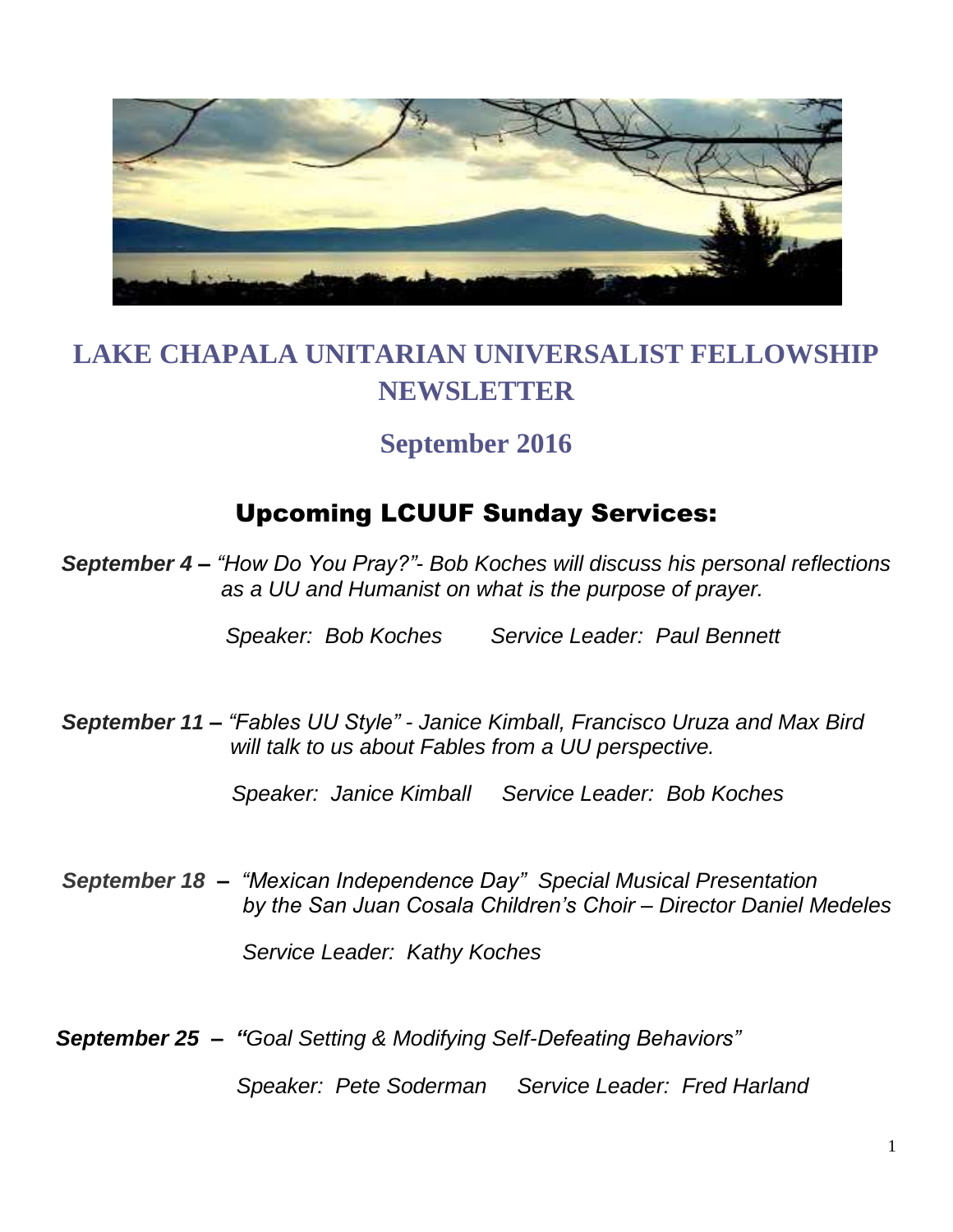# INTERN SELECTION AND SUPPORT COMMITTEE

An ad hoc committee consisting of Trudy Crippen, David Miller, Teresa Sande and Tomas Dowdy-Winslett has been formed to look into the possibility of having an intern minister for our Fellowship. The following report was submitted by Tomas Dowdy-Winslett.

What is an Intern?

- An Intern is a ministerial student who is near the end of their formal studies.
- Intern experience is required of candidates for ministerial fellowship and usually require a Master of Divinity degree or equivalent, satisfactory completion of an approved clinical pastoral education program, among other things.
- Interns are often, though not always, older adults who enter the ministry as a second career so a candidate may be an older person with professional experience in another discipline.
- An intern often brings a variety of life and career experience and perspective.
- We are planning for the intern to receive a modest stipend – to make it possible for them to live here.
- The intern works under a one or two year agreement that is tailored to the needs of both the intern and our Fellowship.
- An internship's purpose is to provide the student with practical experience in a church and community setting.
- Interns have a limited scope of duties which have been negotiated between the site and the intern.
- One of the most dramatic differences between a settled minister and an intern is that the intern is not directly involved in independent leadership or decision making but is rather focused on gaining experience and perspective.
- One way to view an intern is as a minister in training who provides support in specific areas which are mutually determined based upon our needs and their abilities and needs.
- An intern should support us in doing better what we want to do at the levels of Fellowship and committees.
- An intern may speak at some services, provide perspectives on training and in organizational development, and help committees develop new processes and skills to better fulfill their goals and missions.
- LCUUF Board has appointed a committee to develop a comprehensive description of our needs and the resources we can offer in preparation for inviting applications. If suitable candidates can be found, the committee will engage the congregation in the selection process.
- The Intern Search and Support Committee will continue to welcome questions and ideas from the Fellowship as the process develops.

# SUNDAY SERVICE COMMITTE**E**

The Sunday Service Committee is responsible for planning and organizing high quality, diverse Sunday services which reflect Unitarian Universalist principles and sources of faith. The committee encourages and coordinates the participation of members and friends as service leaders and presenters and in all other aspects of Sunday Services as well as provides resources and support as necessary.

This committee requires time and dedication of its members. The current members are: Kathy Koches, Chairman, Nancy Jordon-Zanot, Secretary, Teresa Sande, Lew Crippen, Richard Clarke and Mardele Harland.

The SSC holds an annual planning meeting to determine a framework for the year's services, including a theme, special services, holidays and potential topics. Members attend monthly meetings where services are evaluated and suggestions for improvement are discussed.

Chairman Kathy Koches and Nancy Jordan-Zanot will be leaving the committee at the end of this year, and there will be two vacancies on the Sunday Service Committee. If you would like to contribute to the Fellowship by serving on this committee please contact Chairman Kathy Koches or any member of the committee to volunteer.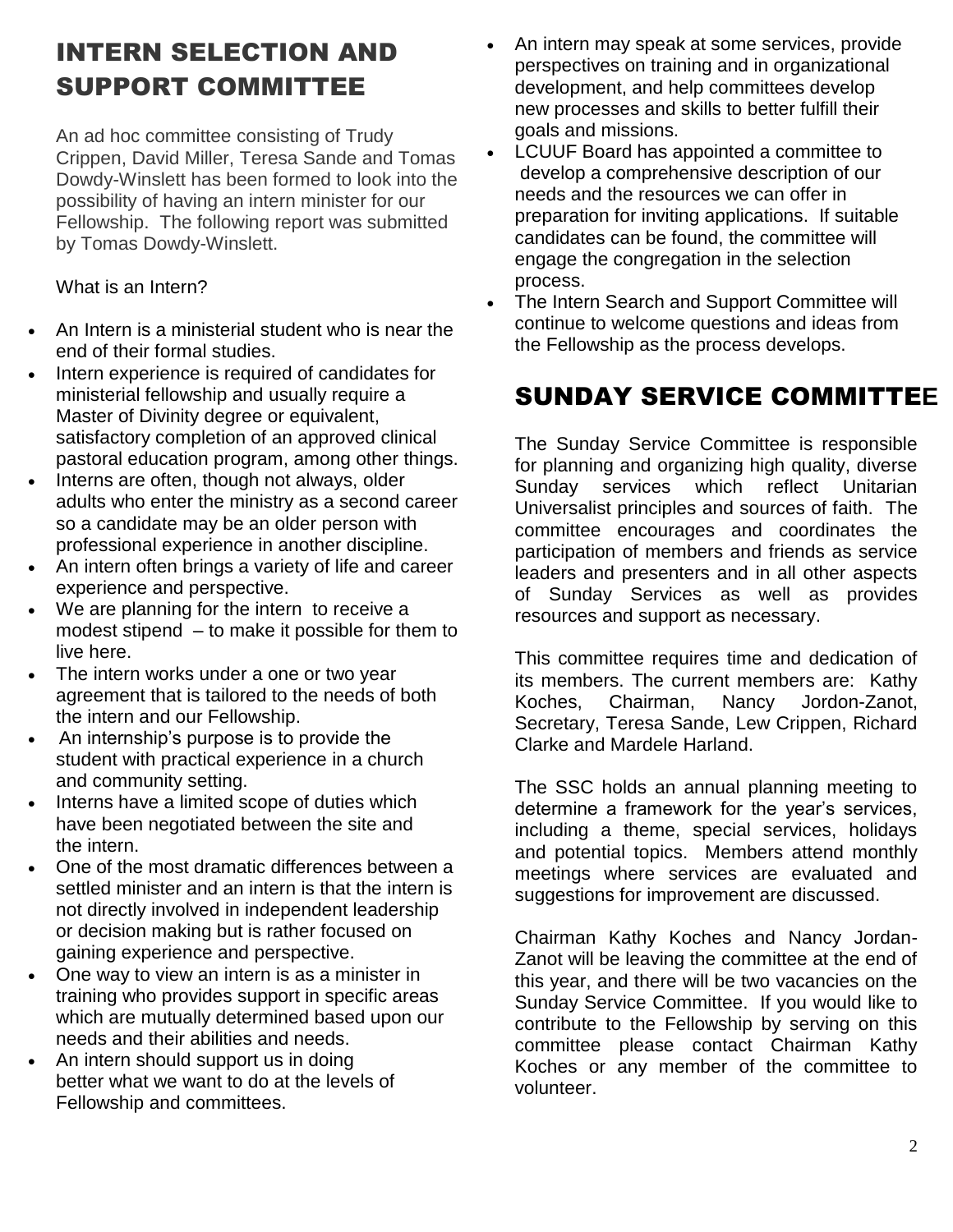

LCUUF from your newly formed Care Committee. We will have special name tags made (thanks to Wes) that will have each of our names on the tag with Care Committee below the name, and a bright pink heart to make us easy to spot. Please feel free to approach any of us for basic care needs.

#### **Our Confidentiality Statement:**

We respect your right to confidentiality and will only speak with members of our Care Committee regarding your personal information and the manner in which we attempt to meet your needs. We may ask if you would like members of the congregation to assist you: e.g. with meals, local transportation, prayers, visits, cards, lighting of candles.

#### **Our Mission Statement:**

Our mission is based on the first UU Principle: to affirm the inherent worth and dignity of every person.

Our goal is to provide a ministry of hope, caring and connection to the community at large so that no member of our congregation need face adversity alone.

#### **Care Committee members are:**

Lynn Cleek Lori Fjelsted Buddy Dowdy-Winslett Joan Jaquish Paul Bennett

Sandy Wallin has agreed to be our email contact to send out requests to the congregation for help.

If you are a new member or missed filling out our questionnaire last summer, please see Lynn and she will email or give you a copy on Sunday. It simply asks if you are willing to help send cards, visit a shut-in, watch a pet in an emergency situation, take an occasional meal, etc. Thanks to all who filled one out already.

If you have any questions about the above, please contact Lynn Cleek at [dcokiemex@gmail.com](mailto:dcokiemex@gmail.com)



### UU HUMOR

Q: How many Unitarians does it take to change a light bulb?

A: We choose not to make a statement either in favour of or against the need for a light bulb. However, if in your own journey, you have found that light bulbs work for you, that is wonderful. You are invited to write a poem or compose a modern dance about your personal relationship with your light bulb. Present it next month at our annual Light Bulb Sunday Service, in which we will explore a number of light bulb traditions, including incandescent, fluorescent, 3-way, longlife, and tinted, all of which are equally valid paths to luminescence.

Q: Why can't UUs sing very well in choirs?

A: Because they're always reading ahead to see if they agree with the next verse.

"I know my humor is outrageous when it makes the Unitarians so mad they burn a question mark on my front lawn." - Lenny Bruce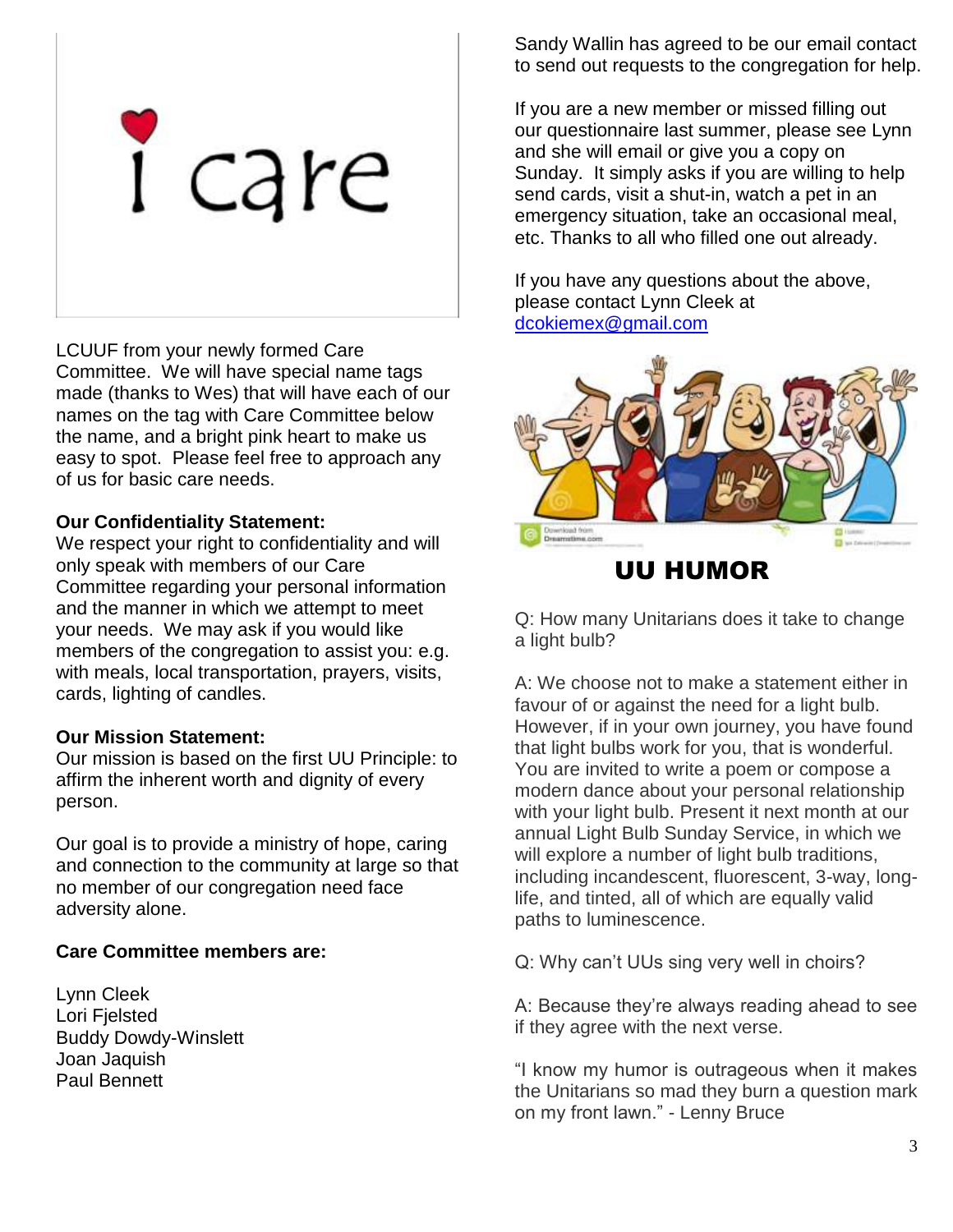

## **"Here I Stand" by Bishop John Shelby Spong**

Book Review Submitted by Trudy Crippen

Why would I not only read an autobiography of an Episcopalian bishop but also recommend that we buy it for the fellowship library? I normally avoid autobiographies, but I wanted to read "*Here I Stand*" by Bishop John Shelby Spong, and I'm glad I did. I read it because I wanted to under-stand how a liberal theologian searched for the truth.

Spong faced the social and cultural changes that most of the Western world did after World War II. He started as an Anglican altar boy in the Deep South and didn't see, let alone question, the pervasive racism that surrounded him. He ended his career as the world's most famous, or infamous, liberal Anglican-Episcopalian cleric, vilified by most of his peers and only able to find acceptance in liberal hotbeds such as Unitarian Universalist churches and college campuses.

Spong encountered, questioned, and then tackled the big challenges of his time: racism, anti-feminism, homophobia, and, finally, whether Christianity can survive in the post-modern world. To me, he raised two questions.

My first question is: Is a minister's job to maintain the status quo or to challenge the congregation to think and to grow? It never occurred to me that the ministers of my childhood believed in the words of the creeds, or in the miracles adopted by orthodox Christianity. I believed that these were symbolic guidelines to behavior. No one ever told me anything different

My second question is: Why did Spong remain in a church that resisted his search and his leadership? Spong remains loyal to the Episcopalian church and embraces his mission to change his church, not abandon it.

Spong believed that he could change the Episcopalian and Anglican theology. Perhaps he hoped to achieve the accomplishments of King's Chapel, a Boston Anglican church. In 1785, King's Chapel membership rewrote the Book of Common Prayer, dropping all reference to the Trinity and becoming "Anglican in worship, congregational in polity, and Unitarian in theology". Today King's Chapel is a thriving UU church.

I hope you will search out Spong, through books like *[Jesus for the Non-Religious, Rescuing the](https://www.amazon.com/Jesus-Non-Religious-John-Shelby-Spong-ebook/dp/B000OI0EQS/ref=sr_1_5?s=books&ie=UTF8&qid=1471539244&sr=1-5)  [Bible from Fundamentalism](https://www.amazon.com/Jesus-Non-Religious-John-Shelby-Spong-ebook/dp/B000OI0EQS/ref=sr_1_5?s=books&ie=UTF8&qid=1471539244&sr=1-5)*, my favorite *Why [Christianity Must Change or Die](https://www.amazon.com/Jesus-Non-Religious-John-Shelby-Spong-ebook/dp/B000OI0EQS/ref=sr_1_5?s=books&ie=UTF8&qid=1471539244&sr=1-5)*, and to [understand a great theologian's search for the](https://www.amazon.com/Jesus-Non-Religious-John-Shelby-Spong-ebook/dp/B000OI0EQS/ref=sr_1_5?s=books&ie=UTF8&qid=1471539244&sr=1-5)  truth, *[Here I Stand.](https://www.amazon.com/Jesus-Non-Religious-John-Shelby-Spong-ebook/dp/B000OI0EQS/ref=sr_1_5?s=books&ie=UTF8&qid=1471539244&sr=1-5)*



The Atheist, Agnostic & Humanist Discussion Group will meet September 26th at 3pm at the Fellowship. Our topic will be: "Should we tolerate the intolerant?" The paradox of tolerance arises when a [tolerant](https://en.wikipedia.org/wiki/Tolerant) person holds antagonistic views towards *intolerance*, and hence is intolerant of them. The tolerant individual would then be, by definition, intolerant of intolerance. We will explore this paradox from a UU perspective. See Bob Koches for more information.

ATHEIST,